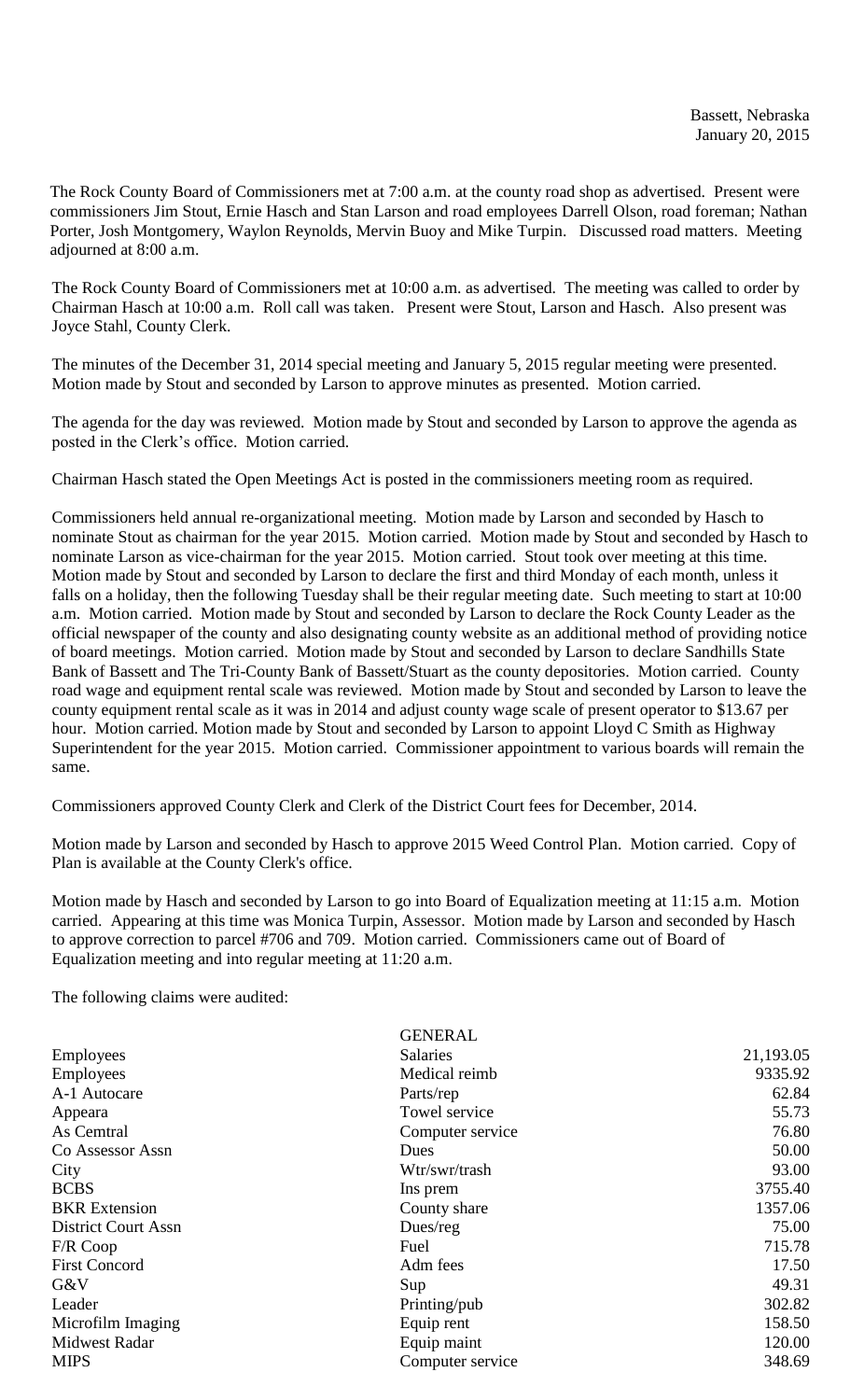| Co Treasurers Assn              | Dues                           | 75.00     |
|---------------------------------|--------------------------------|-----------|
| <b>NESCA</b>                    | Dues                           | 90.00     |
| <b>NoEast Co Assessors Assn</b> | Dues                           | 25.00     |
| <b>OPC</b>                      | Sup/maint                      | 166.65    |
| <b>Personnel Concepts</b>       | Poster                         | 25.90     |
| Presto X                        | Pest Control                   | 48.53     |
|                                 |                                | 614.25    |
| <b>Region IV</b>                | County share                   |           |
| <b>RC</b> Clerk                 | Mat retire                     | 1440.45   |
| RC Tel                          | Service                        | 614.11    |
| <b>RC</b> Clerk                 | Mat soc sec                    | 2339.60   |
| J Stahl                         | Postage                        | 15.70     |
| <b>US Bank</b>                  | Travel exp/sup                 | 646.56    |
|                                 |                                |           |
|                                 | <b>ROAD</b>                    |           |
| Road crew                       | Labor                          | 7123.07   |
| Road crew                       | Medical reimb                  | 4506.48   |
| A-1 Autocare                    |                                | 584.42    |
|                                 | Parts/rep                      |           |
| <b>RC</b> Agronomy              | Propane                        | 956.90    |
| J Anderson                      | Postage                        | 8.68      |
| J Arrowsmith                    | Diesel treatment               | 339.36    |
| City                            | Wtr/swr/trash                  | 62.00     |
| F/R Coop                        | Fuel                           | 12,068.27 |
| G&V                             | Sup                            | 73.88     |
| <b>KRB RPPD</b>                 | Electricity                    | 2137.38   |
| Motor Fuels Div                 | Fuel tax                       | 500.00    |
|                                 |                                |           |
| <b>NMC</b>                      | Parts/rep/blades               | 4667.1    |
| <b>RC</b> Clerk                 | Mat retire                     | 480.81    |
| <b>RC</b> Tire                  | <b>Tires</b>                   | 3550.00   |
| <b>RC</b> Clerk                 | Mat soc sec                    | 878.30    |
| Turp's                          | Sup                            | 1791.31   |
|                                 |                                |           |
|                                 | <b>ROAD/BRIDGE CONSTRUCTIN</b> |           |
| <b>Atkinson Sand</b>            | Gravel/rock                    | 27,548.30 |
|                                 |                                |           |
|                                 |                                |           |
|                                 | ROAD/BRIDGE EQUIPMENT          |           |
| <b>NMC</b>                      | Parts/rep on grader            | 39,828.19 |
| Sandhill Equipment              | Parts/rep                      | 6525.89   |
|                                 |                                |           |
|                                 | <b>INSTITUTIONS</b>            |           |
| NE H&H Services                 | Patient care                   | 93.00     |
|                                 |                                |           |
|                                 | <b>LIBRARY</b>                 |           |
| Employees                       | Salaries                       | 760.00    |
| <b>RC</b> Clerk                 |                                |           |
|                                 | Mat retire                     | 51.30     |
| <b>RC</b> Clerk                 | Mat soc sec                    |           |
|                                 |                                | 58.14     |
|                                 |                                |           |
|                                 | <b>INHERITANCE</b>             |           |
| <b>NPPD</b>                     | Electricity                    | 500.00    |
|                                 |                                |           |
|                                 |                                |           |
|                                 | 911 EMERGENCY EQUIPMENT        |           |
| GeoComm                         | Maint/consult/software support | 7333.11   |
| <b>Great Plains Comm</b>        | Service                        | 86.48     |
| <b>Industrial Tower</b>         | Tower rent                     | 439.34    |
| NG-911                          | Labor/equip/mileage            | 2245.95   |
| RC Tel                          | Service                        | 39.12     |
|                                 |                                |           |
|                                 | OTHER CAPITAL PROJECTS         |           |
| Capital One                     |                                | 225.00    |
|                                 | UTV payment                    |           |
|                                 |                                |           |
|                                 | <b>WEED</b>                    |           |
| Employee                        | Salary/medical reimb           | 1615.08   |
| <b>NWCA</b>                     | Reg                            | 85.00     |
| <b>RC</b> Clerk                 | Mat retire                     | 58.32     |
| <b>RC</b> Clerk                 | Mat soc sec                    | 113.99    |
| Verizon                         | Service                        | 53.25     |
|                                 |                                |           |
|                                 | <b>AMBULANCE</b>               |           |
|                                 | Rent                           | 200.00    |
| City                            |                                |           |
| Turp's                          | Sup                            | 36.26     |